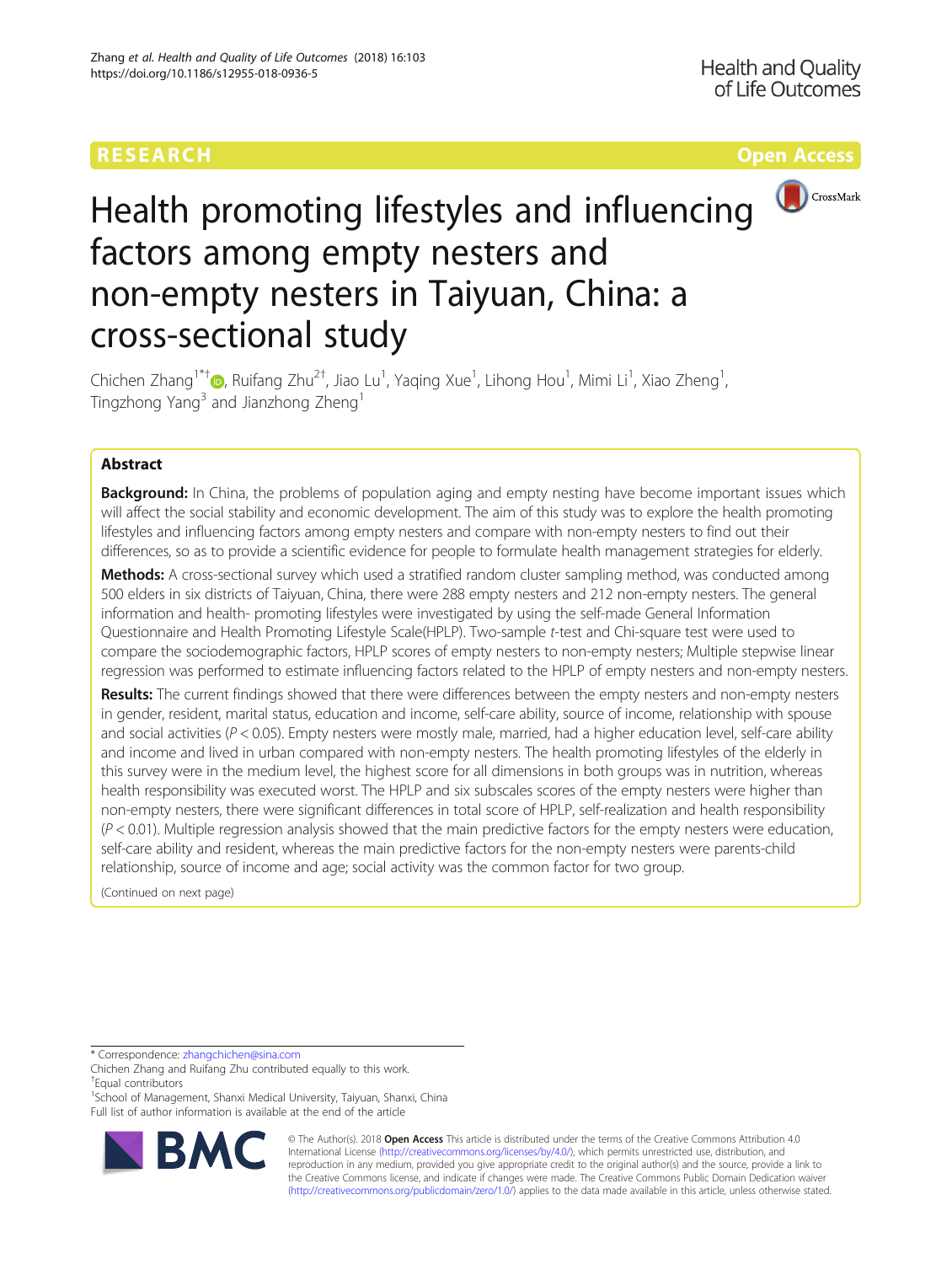#### (Continued from previous page)

**Conclusion:** The health promoting lifestyles of the empty nesters was better than that of the non-empty nesters. Health responsibility, interpersonal relations and stress management were key dimensions to be improved. Except social activity, education, self-care ability and resident were the unique influencing factors of health-promoting lifestyles for empty nesters, while the parents-child relationship, income and age were unique factors for non-empty nesters. The main target of Intervention strategy for elderly health promoting lifestyles should be the enhance of health responsibility, interpersonal relations and stress management by improving social activities, parent-child relationship, education and income of elderly.

Keywords: Health behavior, Influencing factors, Elderly, Cross-sectional survey

#### Background

The aging is a universal problem for all the world, because of the changing of population structure in China, the population aging playing a prominent role, one of the most iconic is the increasing of empty nesters. A survey conducted by The Sixth National Census in 2010 showed that 13.3% of the total population was aged 60 and above in China. It indicates that the aging process gradually speeds up, meanwhile, the number of empty nest families is increasing [\[1](#page-7-0)]. In 2014, the survey of National Committee on Ageing determined that empty nesters accounted for 51.1% of the elderly in China [\[2](#page-7-0)]. It is estimated that the proportion of empty-nesters households will reach 90% by 2030 [\[3](#page-7-0)], when all of the elderly families will have "an empty nest". The empty nest is becoming the main family pattern in China. In China, an empty nest family is one in which an elderly person lives alone or with his or her spouse. The children have left home like birds flying away from the nest, and the elderly parents are left alone and do not receive the care of their children [[4\]](#page-7-0). The elderly are vulnerable to various diseases and health problems, therefore, it is essential to find an effective way to improve the health of elderly.

Professor Pender, an American nursing scientist, proposed the concept of a "health promoting lifestyles" in 1987 [[5](#page-7-0)]. According to that concept, self-initiated and multi-level behaviors and perceptions are undertaken by an individual to maintain or increase his health level and to achieve self-actualization and self-satisfaction. The concept includes six aspects: health responsibility, self-actualization, interpersonal support, nutrition, sports and pressure management. Health promoting lifestyles can indeed free one from many diseases and help one enjoy a better life. Previous studies have shown that individuals following a health promoting lifestyles were healthier and suffered less from the pains of diseases [[6,](#page-7-0) [7](#page-7-0)]. There were correlations between health-promoting lifestyles and the psychological, social, and physical health of Chinese elderly [\[8](#page-7-0), [9\]](#page-7-0). Yan [\[8](#page-7-0)] found that the health promoting lifestyles of urban elderly were closely related to depression. Yin [\[7\]](#page-7-0) found that elderly with a strong awareness of health-promoting lifestyles

were healthier than those without. Based on the above studies, the improvement of health promoting lifestyles could enhance the health of elderly.

Excising researches pay more attention to the health promoting lifestyles of elderly, but few on empty nesters. Meanwhile, there were few reports comparing the health promoting lifestyles of non-empty nesters and empty nesters. The correlations and differences between the groups are still unclear. The study assumed that there are differences in health promoting lifestyles for elderly under different family structure. Non-empty nesters who live with their children, can get more care, so we assumed their health promoting lifestyles were better than that of empty nesters. The current research attempts to dig out the health promoting lifestyles of empty nesters and non-empty nesters, and compare the differences of them, even the influencing factors.

Some scholars have also studied influencing factors of the elderly people's health promoting lifestyles. Research carried out by Bu et al. [\[10](#page-7-0)]. showed that the elderly peoples' overall level of health promoting lifestyles in urban communities was high, with nutrition level being the highest. They also noted that marital status and household income were two major influencing factors of the elderly peoples' lifestyles. Sun [\[11](#page-7-0)] conducted a survey of nursing institutions for the elderly in Xi'an, and their results suggested that health promoting lifestyles were at a low level. Likewise, they found that marital status, economic income and degree of education were major factors impeding the local popularization of health promoting lifestyles. Therefore, this study assumed that marital status, income, and education were the common influencing factors for health promoting lifestyles of empty nesters and non-empty nesters. Meanwhile, source of income, social activities, parents-child relationship and relationship with spouse were included in this study. However, the specific differences between the two groups need to be further analyzed.

#### Methods

#### Study design and participants

A questionnaire-based cross-sectional study was conducted in Taiyuan, which is the capital in Shanxi Province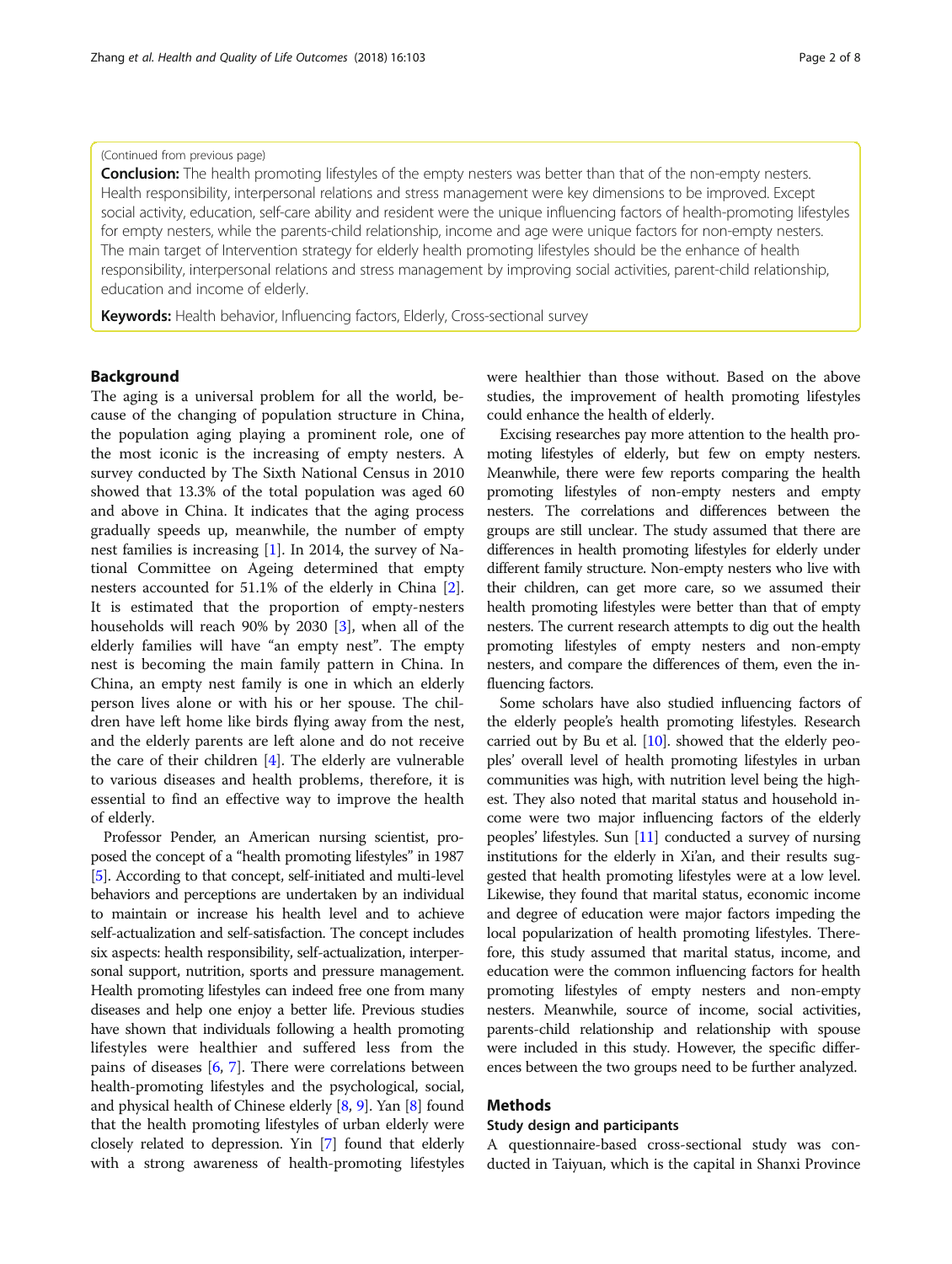and have six districts (Ying ze, Xiao dian, Xing hualing, Wan bailin, Jin yuan and Jian caoping). The report by Civil affairs bureau of Taiyuan in 2014 showed that there were 638,000 people over 60 years old in Taiyuan, accounting for 14.8% of the total population, in which there were 350,000 empty nesters, accounting for 54.8%, and 2,0000 were disabled or partially disabled [[12](#page-7-0)].

The sample size was estimated according to the following formula  $N = \frac{u_{\alpha/2}^2 \pi (1-\pi)}{\delta^2}$  (π: overall rate) [\[13](#page-7-0)]. Previous research showed that the rate of medium health promoting lifestyles of the elderly in China ranged a large gap from 40 to 80%  $[8, 14, 15]$  $[8, 14, 15]$  $[8, 14, 15]$  $[8, 14, 15]$  $[8, 14, 15]$  $[8, 14, 15]$ , so in this study,  $π = 50\%$ ,  $u_{α/2} = 1.96$ ,  $δ = 0.1π = 0.05$ . The sample size was determined to be 385. A stratified random cluster sampling method was used. First, according to the order of communities on the government's website, each community in every district was numbered. Next, two communities were randomly selected in each district using a random-number table, which can draw random sampling scientifically. Third, a residential district was randomly chosen from each selected community using the same method. Forth, residential buildings were randomly chosen from each selected residential district. All the elderly living in the selected residential building were enrolled in this study. The types of residential buildings in Taiyuan were different, which accommodated 12 to 105 families. In order to ensure adequate samples, if a building did not have enough elderly living in it, another building in the residential district was randomly selected to supplement it. A total of 21 buildings were surveyed, included 7–47 elderly in each building, average 25 elderly/building. Elders who were aged 60 years and above, could communicate in Chinese and had no cognitive disorders were eligible for the study. Elders were excluded from the study if they had cognitive disorders or serious diseases, such as deafness, psychiatric disorders or Alzheimer's disease [\[16\]](#page-7-0).

All participants were informed of the study procedure upon their recruitment. After obtaining written consent, participants were interviewed by trained study interviewers. For the participants who were in poor health or had limited understanding and expression, written consent was obtained from their children or legal guardians. All study procedures were approved by the Ethics Committee of Shanxi Medical University.

This study was performed from June 2015 to January 2016. Of the 530 individuals contacted, 500 completed the questionnaires. The response rate was 94.3%.

#### Instruments

There were 2 study self-administered questionnaires or scales involved in the study: (1) a basic information questionnaire, which was asked for age, gender, residence, current marital status, family structure,

education, economic and chronic disease, social activities, self-care ability, source of income, relationship with children or spouse. The elderly answered the questionnaire according to their own socioeconomic status and lifestyles, in which we found the factors influencing the health promoting lifestyles of empty nesters and non-empty nesters. (2) the health-promoting lifestyle profile (HPLP-C) [[5,](#page-7-0) [17\]](#page-7-0), revised by Huang from Taiwan Zhongshan University, which consisted of 6 dimensions and 42 items, including self-realization, health responsibility, physical activity, nutrition, interpersonal relations, and stress management. Each item assessed symptom severity on a 4-point Likert scale. Health promoting lifestyles was defined by the total score, with higher score indicating a better health promoting lifestyles. Based on single split for scale, the health promoting lifestyles can be divided into 3 levels: high (3–4 points), medium (2–3 points), and low (1–2 points). HPLP Scale has been proven to have a good reliability, Cronbach'α of the total scale and 6 dimensions ranging from 0.74 to 0.93 [[18\]](#page-7-0). In the studied population, the internal consistency of the scale was high, overall Cronbach's  $\alpha$  = 0.91, with all 6 dimensions  $\geq$  0.41, and correlation coefficients ranging from 0.36 to 0.87.

#### **Statistical**

EpiData was used to enter and check the validity of data, and SPSS20.0 was employed to analyze data. Measurement data were presented as  $(\bar{x} \pm s)$ . The Chi-square test and Two-sample t-test were used to compare the sociodemographic and health promoting lifestyles differences of empty nesters and non-empty nesters. Using multiple stepwise linear regression to explore influence factors of health promoting lifestyles. All tests were two-sided, with  $\alpha = 0.05$ .

#### Results

There were 288 (57.6%) empty nesters and 212 (42.4%) non-empty nesters. The chi-squared test showed that there were significant differences between the empty-nesters and non-empty nesters in gender, resident, marital status, education and income, self-care ability, source of income, relationship with spouse and social activities  $(P < 0.05)$ . This result meant that the empty nesters were mostly male, married, had a higher education level, self-care ability and income and lived in urban areas compared with non-empty nesters (Table [1](#page-3-0)).

#### HPLP subscales scores among empty nesters and non-empty nesters

Health-promoting lifestyle was divided into three levels according to each item: high (3–4 points), medium  $(2-3 \text{ points})$  and low  $(1-2 \text{ points})$ . For most empty nesters (72.6%) and non-empty nesters (70.75%),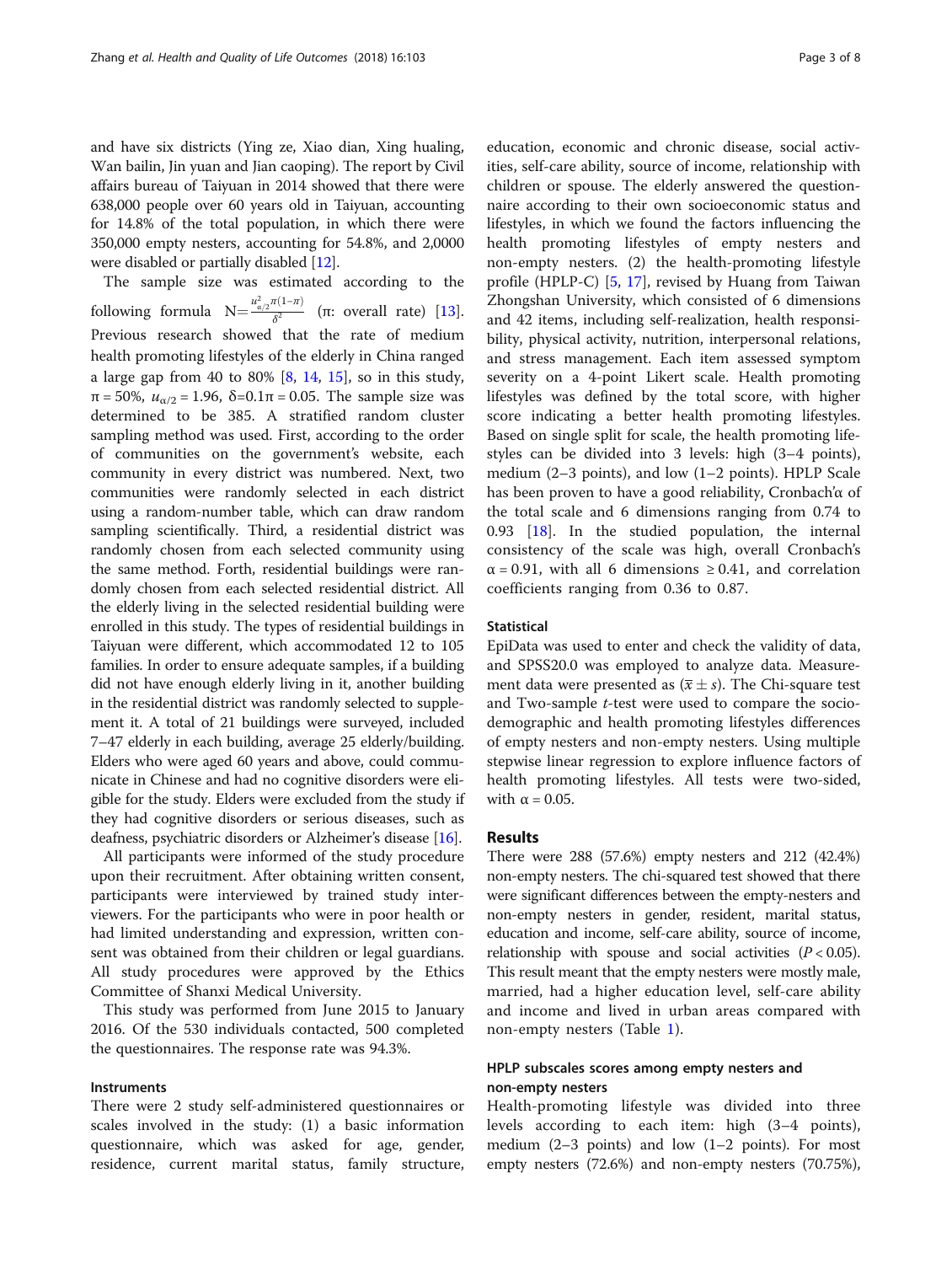| Characteristics                 | Empty-nesters  |        | Non-empty nesters |        | $\chi2$ | $\boldsymbol{P}$ |
|---------------------------------|----------------|--------|-------------------|--------|---------|------------------|
|                                 | $\mathsf N$    | $\%$   | $\mathbb N$       | $\%$   |         |                  |
| Gender                          |                |        |                   |        | 8.65    | 0.003            |
| Male                            | 170            | 59.03% | 97                | 45.75% |         |                  |
| Female                          | 118            | 40.97% | 115               | 54.25% |         |                  |
| Age                             |                |        |                   |        | 3.17    | 0.205            |
| Low (60-69 years)               | 155            | 53.82% | 131               | 61.79% |         |                  |
| Middle (70-79 years)            | 94             | 32.64% | 57                | 26.89% |         |                  |
| High (80 years or above)        | 39             | 13.54% | 24                | 11.32% |         |                  |
| Resident                        |                |        |                   |        | 31.36   | < 0.001          |
| Urban                           | 231            | 80.21% | 121               | 57.08% |         |                  |
| Rural                           | 57             | 19.79% | 91                | 42.92% |         |                  |
| Marital status                  |                |        |                   |        | 10.24   | 0.017            |
| Married                         | 224            | 77.78% | 178               | 83.96% |         |                  |
| Discoverture                    | 11             | 3.82%  | 0                 | 0.00%  |         |                  |
| Divorced                        | $\overline{7}$ | 2.43%  | $\overline{2}$    | 0.94%  |         |                  |
| Widowed                         | 46             | 15.97% | 32                | 15.10% |         |                  |
| Education                       |                |        |                   |        | 22.89   | < 0.001          |
| No education                    | 29             | 10.07% | 26                | 12.27% |         |                  |
| Primary school                  | 58             | 20.14% | 49                | 23.11% |         |                  |
| Secondary school                | 75             | 26.04% | 84                | 39.62% |         |                  |
| High school                     | 66             | 22.92% | 35                | 16.51% |         |                  |
| Junior college                  | 31             | 10.76% | 11                | 5.19%  |         |                  |
| Post-secondary school and above | 29             | 10.07% | 7                 | 3.30%  |         |                  |
| Income                          |                |        |                   |        | 11.82   | 0.008            |
| No                              | 45             | 15.63% | 56                | 26.42% |         |                  |
| 1000 and below                  | 50             | 17.36% | 35                | 16.51% |         |                  |
| $1000 -$                        | 104            | 36.11% | 77                | 36.32% |         |                  |
| $3000 -$                        | 89             | 30.90% | 44                | 20.75% |         |                  |
| Chronic disease                 |                |        |                   |        | 0.31    | 0.579            |
| Yes                             | 139            | 48.26% | 97                | 45.75% |         |                  |
| $\rm No$                        | 149            | 51.74% | 115               | 54.25% |         |                  |
| Self-care ability               |                |        |                   |        | 7.37    | 0.025            |
| Complete                        | 251            | 87.15% | 200               | 94.34% |         |                  |
| Portion                         | 28             | 9.72%  | 10                | 4.72%  |         |                  |
| Unable                          | 9              | 3.13%  | $\overline{2}$    | 0.94%  |         |                  |
| Source of income                |                |        |                   |        |         |                  |
| Pension                         | 189            | 65.62% | 97                | 45.75% | 21.40   | 0.001            |
| Income by work                  | $40\,$         | 13.89% | 42                | 19.81% |         |                  |
| Supply by children              | 32             | 11.11% | 34                | 16.04% |         |                  |
| Supply by spouse                | $\,8\,$        | 2.78%  | 12                | 5.66%  |         |                  |
| Social relief                   | 14             | 4.86%  | 17                | 8.02%  |         |                  |
| Others                          | 5              | 1.74%  | $10$              | 4.72%  |         |                  |
| Parents-child relationship      |                |        |                   |        | 5.35    | 0.253            |

<span id="page-3-0"></span>Table 1 Demographic characteristics of the empty nesters and the non-empty nesters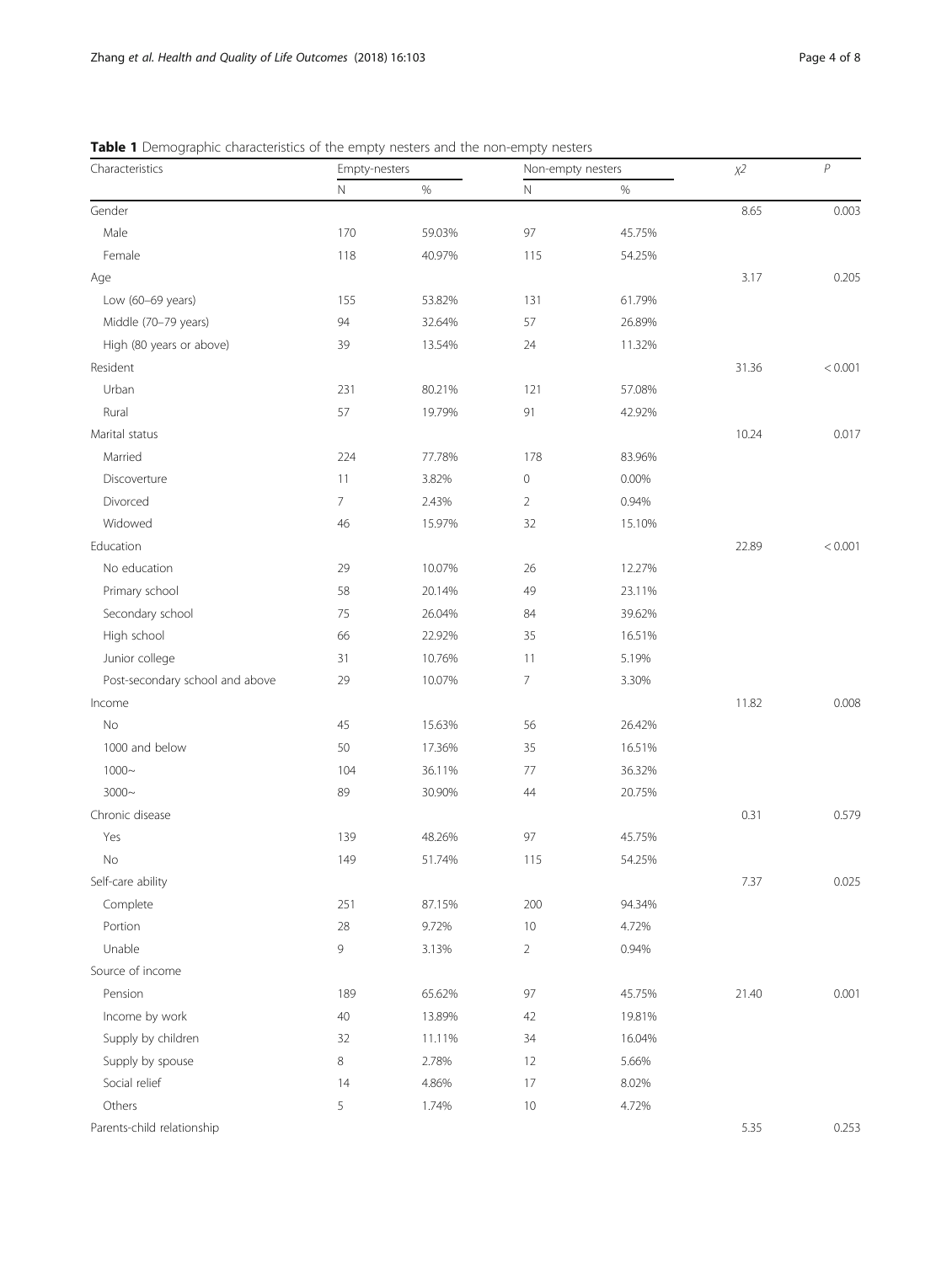| Characteristics          | Empty-nesters  |        |                | Non-empty nesters |       | $\mathcal P$ |
|--------------------------|----------------|--------|----------------|-------------------|-------|--------------|
|                          | $\mathsf{N}$   | $\%$   | $\mathbb N$    | $\%$              |       |              |
| Beautifully              | $\overline{4}$ | 1.39%  | $\mathbf{0}$   | 0.00%             |       |              |
| Good                     | 103            | 35.76% | 81             | 38.21%            |       |              |
| General                  | 166            | 57.64% | 122            | 57.54%            |       |              |
| Little bad               | 12             | 4.17%  | 9              | 4.25%             |       |              |
| Bad                      | 3              | 1.04%  | $\mathbf 0$    | 0.00%             |       |              |
| Relationship with spouse |                |        |                |                   | 11.84 | 0.019        |
| Beautifully              | 11             | 3.82%  | 3              | 1.42%             |       |              |
| Good                     | 88             | 30.55% | 85             | 40.09%            |       |              |
| General                  | 181            | 62.85% | 116            | 54.72%            |       |              |
| Little bad               | 3              | 1.04%  | $\overline{7}$ | 3.30%             |       |              |
| Bad                      | 5              | 1.74%  | 1              | 0.47%             |       |              |
| Social activities        |                |        |                |                   | 9.76  | 0.021        |
| More                     | 19             | 6.60%  | 6              | 2.83%             |       |              |
| Many                     | 84             | 29.17% | 47             | 22.17%            |       |              |
| Little                   | 136            | 47.22% | 106            | 50.00%            |       |              |
| No                       | 49             | 17.01% | 53             | 25.00%            |       |              |

**Table 1** Demographic characteristics of the empty nesters and the non-empty nesters (Continued)

the health-promoting lifestyle were in the medium level; the highest score for all dimensions in both groups was in nutrition, followed by self-realization, physical activity, stress management and interpersonal relations. The lowest score was in health responsibility. For both empty nesters and non-empty nesters, nutritional behavior was executed best, whereas health responsibility was executed worst. Meanwhile, the total and average scores on the six subscales were higher for empty nesters than they were for non-empty nesters. The two-sample t-test showed that there were significant differences between empty nesters and non-empty nesters in total score of HPLP, self-realization and health responsibility  $(P < 0.01)$ . This result suggested that the overall health promoting lifestyles of empty nesters was superior to that of non-empty nesters (Table 2).

# Analysis in influencing factors of health promoting

lifestyles among empty nesters and non-empty nesters To compare the influencing factors of HPLP in the empty nesters and non-empty nesters, sociodemographic variables were defined as independent variable X and dependent variable Y in HPLP to perform stepwise linear regression analysis. The inclusion criterion was 0.05, and the exclusion criterion was 0.10.

In the empty nesters, the results showed that degree of education, involvement in social activities, self-care ability and resident were predictive factors. All factors presented a positive correlation with the health promoting lifestyles of empty nesters. Thus, higher education, more social activities, and better self-care ability were related to higher HPLP. Meanwhile, empty nesters living in urban areas had a better HPLP than those in rural areas (Table [3\)](#page-5-0).

| <b>Table 2</b> HPLP subscale scores among empty nesters and non-empty nesters $(\overline{x} \pm s)$ |
|------------------------------------------------------------------------------------------------------|
|------------------------------------------------------------------------------------------------------|

| Characteristics         | Empty nesters      | Rank | Non-empty nesters | Rank           |      | P       | 95%CI              |
|-------------------------|--------------------|------|-------------------|----------------|------|---------|--------------------|
| HPI P                   | $104.20 \pm 19.23$ |      | $98.73 \pm 18.53$ |                |      |         |                    |
| Average                 | $2.48 \pm 0.46$    |      | $2.35 + 0.44$     |                | 3.19 | 0.002   | $(0.050 - 0.210)$  |
| Self-realization        | $2.68 \pm 0.61$    |      | $2.54 \pm 0.58$   |                | 2.65 | 0.008   | $(0.037 - 0.248)$  |
| Health responsibility   | $1.95 \pm 0.57$    | 6    | $1.73 \pm 0.55$   | 6              | 4.41 | < 0.001 | $(0.123 - 0.322)$  |
| Physical activity       | $2.57 \pm 0.92$    | 3    | $2.43 \pm 0.95$   | 3              | 1.64 | 0.102   | $(-0.028 - 0.303)$ |
| Nutrition               | $3.04 + 0.47$      |      | $3.03 + 0.43$     |                | 0.17 | 0.864   | $(-0.073 - 0.872)$ |
| Interpersonal relations | $2.30 + 0.68$      |      | $2.20 + 0.79$     |                | 1.55 | 0.123   | $(-0.025 - 0.233)$ |
| Stress management       | $2.44 \pm 0.58$    | 4    | $2.36 \pm 0.56$   | $\overline{4}$ | 1.60 | 0.110   | $(-0.019 - 0.186)$ |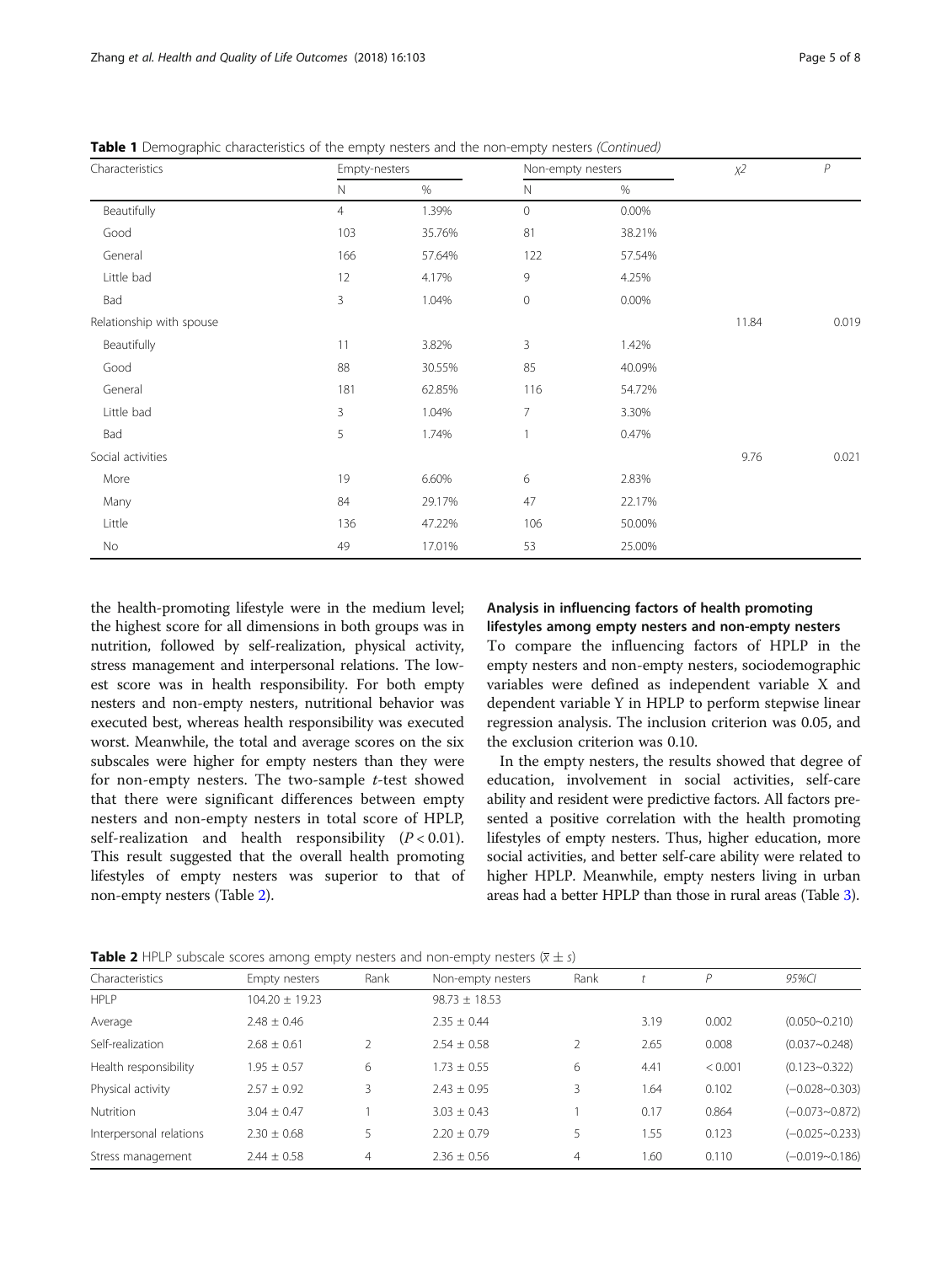| Independent variables | Estimate (B) | Standardized estimate $(\beta)$ |         | 95%CI                   |
|-----------------------|--------------|---------------------------------|---------|-------------------------|
| Social activities     | $-5.47$      | 0.18                            | 0.001   | $(-8.733 - -2.211)$     |
| Education             | 2.73         | 0.20                            | < 0.001 | $(1.206 - 4.245)$       |
| Self-care ability     | $-6.11$      | 0.14                            | 0.009   | $(-10.676 \sim -1.533)$ |
| Resident              | $-6.79$      | 0.14                            | 0.013   | $(-12.166 \sim -1.416)$ |

<span id="page-5-0"></span>Table 3 Multiple stepwise linear regression on the relationship between sociodemographic variables and HPLP among empty nesters

Model  $R^2 = 0.228$ 

As shown in (Table 4), the results indicated that the parents-child relationship, source of income, social activities and age were related to non-empty nesters. Specifically, according to the parents-child relationship, the score increased by 0.27 with an increase in level. Stable income means high scores, for example, an individual with personal income or their income from their children had a higher score than people who receiving social relief. The higher involvement in social activities was, the higher the score was. For every 10 years that a non-empty nester aged, the score reduced by 0.17.

#### **Discussion**

In this study, the health-promoting lifestyles of empty nesters were better than those of non-empty nesters.

The current findings showed that there were differences between empty nesters and non-empty nesters in terms of gender, resident, marital status, education and income. Gender research suggests that males play three roles in the world: professional, social and house roles [[19,](#page-7-0) [20](#page-7-0)]. After retirement, males' professional and social roles weaken. The traditional patriarchal concept in China makes males reluctant to live with their offspring, so there are no opportunities for them to reshape their house roles. In contrast, females consider the house role to be their major role, they think that it is their responsibility to take care of their offspring. Thus, there were more male empty nesters than there were females. Moreover, the proportion of the empty nesters living in urban areas was higher than the proportion of those living in rural areas, and the former's education level was higher. Perhaps because people living in urban areas have more access to education, for them, the traditional concept of "not traveling far away when your parents are still alive" has be changed. Moreover, compared with their rural counterparts, people in urban areas have

more employment opportunities. Fixed incomes, such as pensions, allow urbanites to live an independent life without relying on their offspring.

Our study also found that among the six health promoting lifestyles, the nutrition of empty nesters and non-empty nesters were the best, whereas the health responsibilities were the worst. These results were similar to others from diverse population groups, such as Thailand physical therapy students and Chinese community-dwelling adults [\[21](#page-7-0)]. As one grows old, the physical functions deteriorate, thus increasing the risk of disease. Because of health and disease treatment requirements, the elderly paid more attention to nutrition. However, their self-health management awareness were weak. A strong awareness of health responsibility has not yet been formed among them. Compared with non-empty nesters, the health promoting lifestyles of empty nesters were better. They have a strong awareness of self-actualization and health responsibility. Most empty nesters have probably retired and lived with their spouses or alone. We assumed that non-empty nesters who live with their children can get more care from their children, then their health promoting lifestyles were better. However, they were more likely be the caregiver for their children and offspring conversely. Without work pressure or the burden of taking care of youngsters, empty nesters have more time and energy to communicate with others and learn about maintaining their health.

The predictive factors must be found to improve the health promoting lifestyles of elderly. In our study, except social activities, the factors or indicators of a health-promoting lifestyles were different among empty nesters and non-empty nesters. As "social beings," empty nesters and non-empty nesters both need to participate in social activities. Some literatures showed that social participation was related to better health-related quality of life [\[22](#page-7-0)], functional skills [[23](#page-7-0)], and even survival [\[24](#page-7-0)].

Table 4 Multiple stepwise linear regression on the relationship between sociodemographic variables and HPLP among non-empty nesters

| Independent variables      | Estimate (B) | Standardized estimate $(\beta)$ |         | 95%CI                   |
|----------------------------|--------------|---------------------------------|---------|-------------------------|
| Source of income           | $-2.77$      | 0.23                            | < 0.001 | $(-4.307 - -1.233)$     |
| Parents-child relationship | $-9.01$      | 0.27                            | < 0.001 | $(-12.886 \sim -5.133)$ |
| Social activities          | $-4.99$      | 0.21                            | 0.001   | $(-7.833 - -2.139)$     |
| Age                        | 4.59         | 0.17                            | 0.005   | $(1.437 \sim 7.738)$    |

Model  $R^2 = 0.296$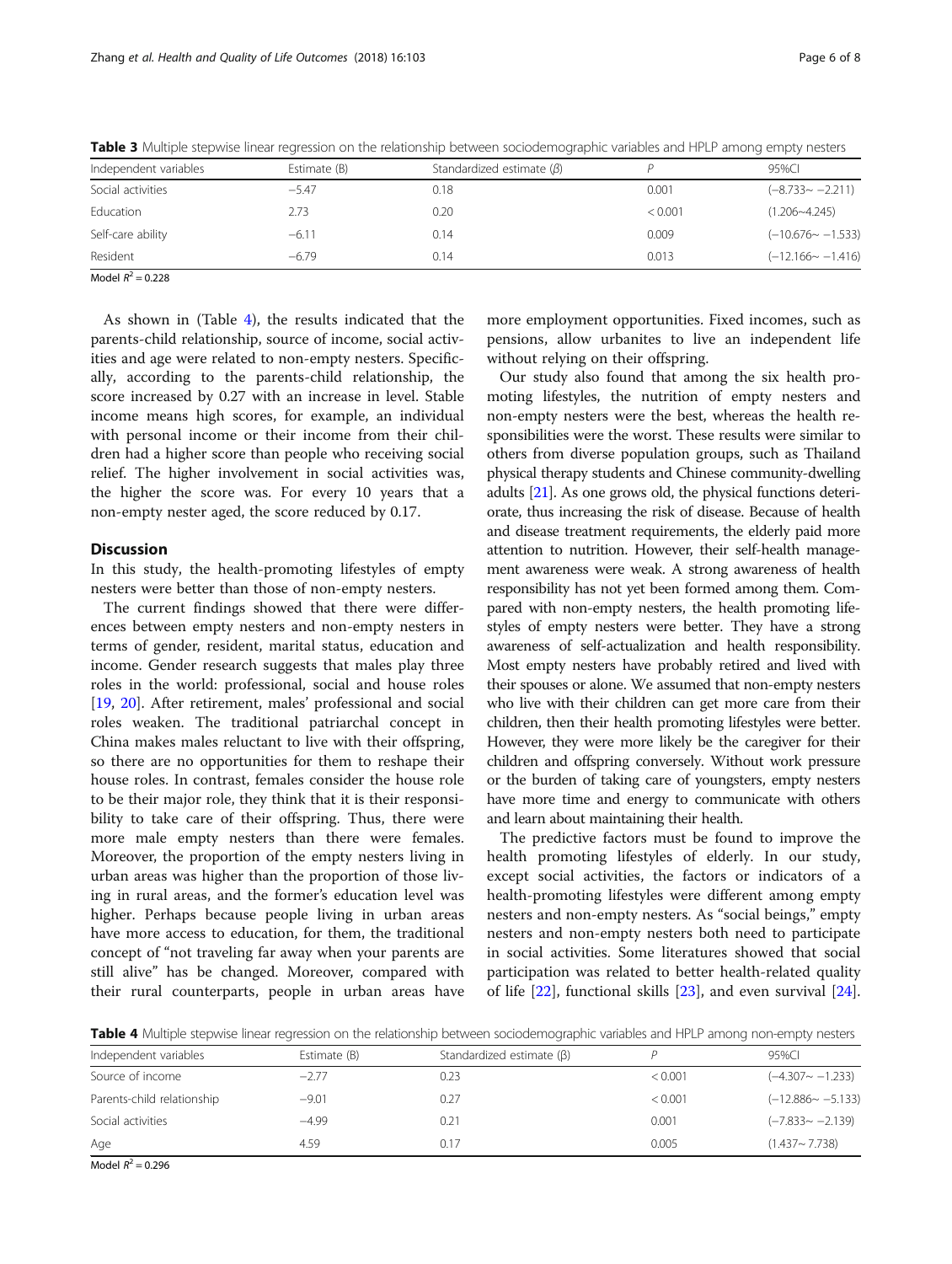Inadequate health literacy was a common problem among older adults and was associated with poor health outcomes [\[25](#page-7-0)]. Meanwhile, The elderly can communicate with others in activities, which is a good way for them to improve their behaviors through mutual exchanges and learning to improve their health. Local governments and communities should help elders participate in health-promoting activities, strengthen the publicity of health education, advocate healthy behavior, integrate health maintenance knowledge into their daily lives, and reduce the occurrence rate of dangerous factors.

For empty nesters, education and self-care ability were major factors influencing their health promoting lifestyles. Self-care ability is a basic activity of daily life, and because empty nesters live alone, they need to have more self-reliant ability. Previous studies reported the rate of morbidity in homebound elderly Chinese community was found to be 15.49% and it gradually increased with age, and also with a lower education or poorer activities of daily living (ADL) [\[26\]](#page-7-0). Higher education was often accompanied by high incomes, which tend to better health. Additionally, the elderly with a lower education level were more likely to be misled by negative information and to form unhealthy living habits. In urban areas, economic and cultural development is faster, infrastructures and services are more complete, and knowledge is spread more efficiently. Thus, empty nesters living in urban areas have more chances to receive education and quality services, and they are more likely to have a retirement pension; thus, they have the economic ability to live independently and enjoy their own life.

Compared with empty nesters, non-empty nesters rely on external factors for their health-promoting lifestyles, including income, income sources and relationships with their children. Research has revealed that family relationships have a close contact with elderly peoples' health status, quality of life and death rate [\[27](#page-7-0)]. Family relationships include financial and emotional support. Non-empty nesters live with their offspring, have a closer connection with them and were influenced more by them. Having family around means that they have more opportunities for emotional communication with their children and can get help from them. Therefore, a harmonious family relationship can contribute to the formation of a health-promoting lifestyles. Meanwhile, a higher income means more economic independence and better ability to pay daily and medical expenses. However, most non-empty nesters have a low income. They rely on their offspring for economic support and do not have adequate income to enjoy their lives. This economic burden prevents them from improving their lifestyles and health. Hence, it is necessary to advocate vigorous social support and a harmonious family environment and to build a complete social security system for the elderly, so

they can live in a favorable family environment. Without these worries, they can devote more time and energy to improving their health promoting lifestyles.

The results contradicted the assumption, the health promoting lifestyles of empty nesters were better than that of non-empty nesters. Social activities was the common influencing factors of health promoting lifestyles for the two groups, source of income, parents-child relationship and age were unique factors for non-empty nesters, and education, self-care ability and resident for empty nesters.

This study had some limitations. First, the study included the elderly participants from Taiyuan in Shanxi province, thus limiting representation. Second, the low literacy level and advanced age of the study population might have caused participants to misunderstand the questions or give inaccurate responses.

#### Conclusion

In our study, the health promoting lifestyles of empty nesters were superior to non-empty nesters, health responsibility, interpersonal relations and stress management were key dimensions to be improved and the influencing factors on the both of them were different. These differences should be considered to direct health education activities. Parents-child relationship was the main factor of non-empty nesters for their health promoting lifestyles, so policymakers should pay more attention to non-empty nesters' families and their intimacy with their offspring, which can help mediate their family conflicts. Education and social activities were main factors of empty nesters for their health promoting lifestyles, more social support should be given to empty nesters, and community cultural facilities and activities should be enriched. In this way, the elderly can fundamentally change their concepts of health, implement health-promoting lifestyles.

This study provided a new perspective to examine the health promoting lifestyles of the elderly, which provided a scientific basis for government and community workers to make promoting strategies for the elderly of their health promoting lifestyles. In the future study, it is essential to verify the results by expanding the sample size, comparing the differences between empty nesters and non-empty nesters in their health promoting lifestyles and influencing factors in different economic levels, and combined with interview or other qualitative research based on quantitative research to get a more scientific result.

#### Abbreviations

GDP: Gross Domestic Product; HPLP: Health-promoting lifestyle

#### Acknowledgements

The authors would like to thank Dr. Haitao Yang and Dr. Hongyan Cao for the help with analysis of the data, and thank Dr. Weiwei Wu for his help with formatting of this manuscript.